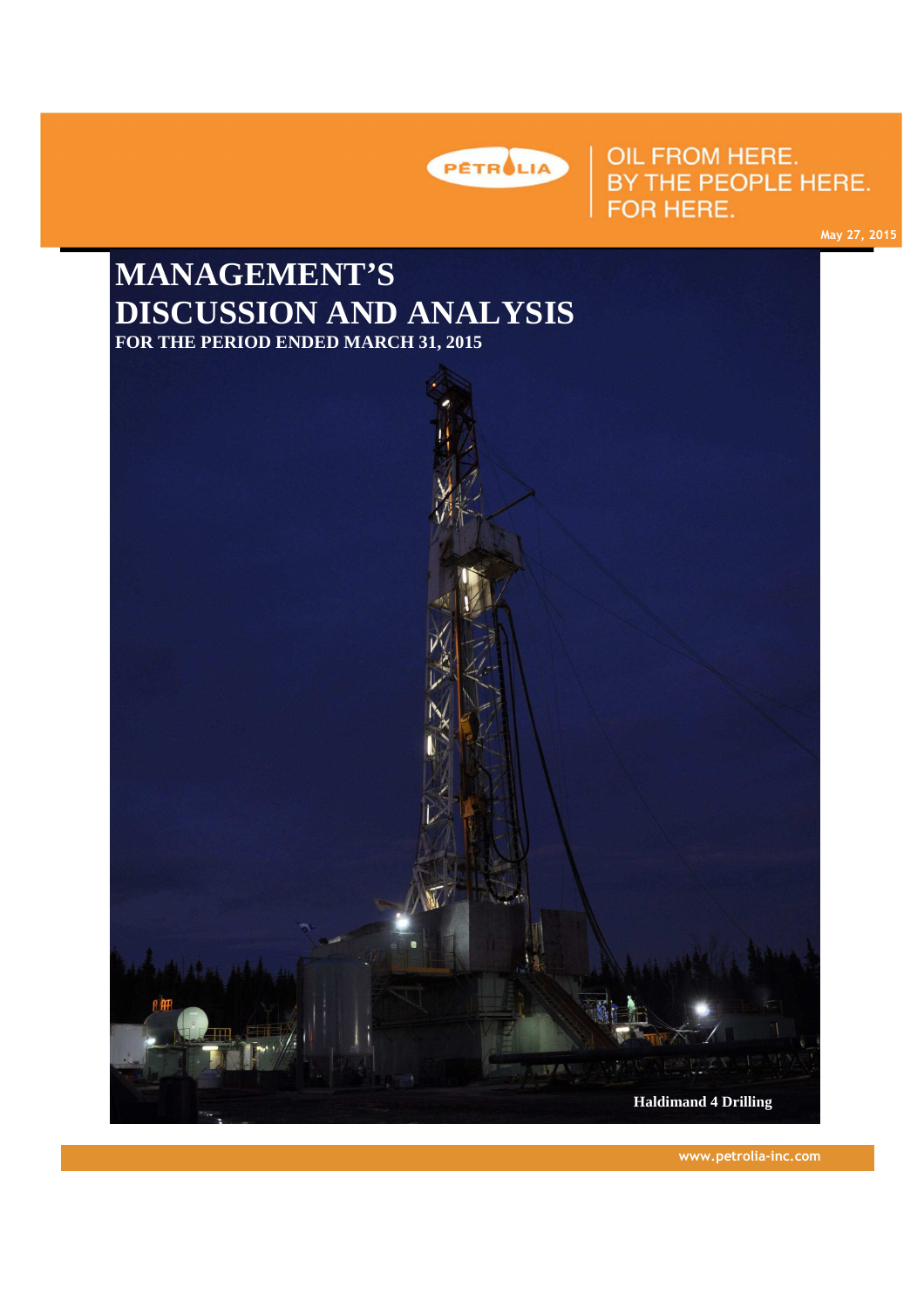This management's discussion and analysis ("MD&A") covers the period from January 1, 2015 to March 31, 2015.

This MD&A was approved by the Board of Directors on May 27, 2015.

It presents the view of management on current Company activities and is accompanied by the financial results as at March 31, 2015. It may also cite significant events that occurred after March 31, 2015, and provides an overview of the activities planned for the months ahead.

In this MD&A, the reporting currency is the Canadian dollar (C\$) and all amounts presented in this MD&A are in Canadian dollars.

# **1. DATE**

The effective date of this MD&A for the quarter ended March 31, 2015 is May 27, 2015.

# **2. HIGHLIGHTS**

- The stratigraphic surveys on Anticosti Island resumed in April. During the suspension of work last November, 5 stratigraphic surveys were completed and surfacing casings were installed at 4 other sites. As the rigs had been left on the island for the winter, the Company was able to quickly resume work on the remaining surveys. Finalizing this first phase of the program will help prepare for the second phase, planned for summer 2016, if all required licenses are obtained.
- The production pump arrived at the Haldimand 4 site on April 24. The pump was initially used to complete well cleaning operations. To install the pump, the wells were opened twice: once on March 31, and a second time on April 24. The first opening allowed the verification of the production separator before pump installation. The opening of the well on March 31 enabled the production of 10.2 cubic meters ("m<sup>3</sup>") (64 barrels) of light crude oil by natural means and a 17.31 m<sup>3</sup> (109 barrels) upon reopening on April 24.
- The pump will help continue the cleanup of the remaining drilling mud and the evaluation of the well potential in order to plan the next steps, to either undertake production tests or plan further cleanup operations before initiating production tests. A total of 120.4  $m<sup>3</sup>$  (757 barrels) of drilling fluids mixed with light crude oil was collected during the short-term evaluation test, including 54  $m<sup>3</sup>$  of oil (340 barrels) of light crude oil between February 3 and 15.
- Our partner TUGLIQ has attracted the media's attention. TUGLIQ's natural gas project at Sandy Beach port has received support from throughout the Gaspé region. Elected officials and many individuals from the business sector in the region believe that it has much to gain with such a project.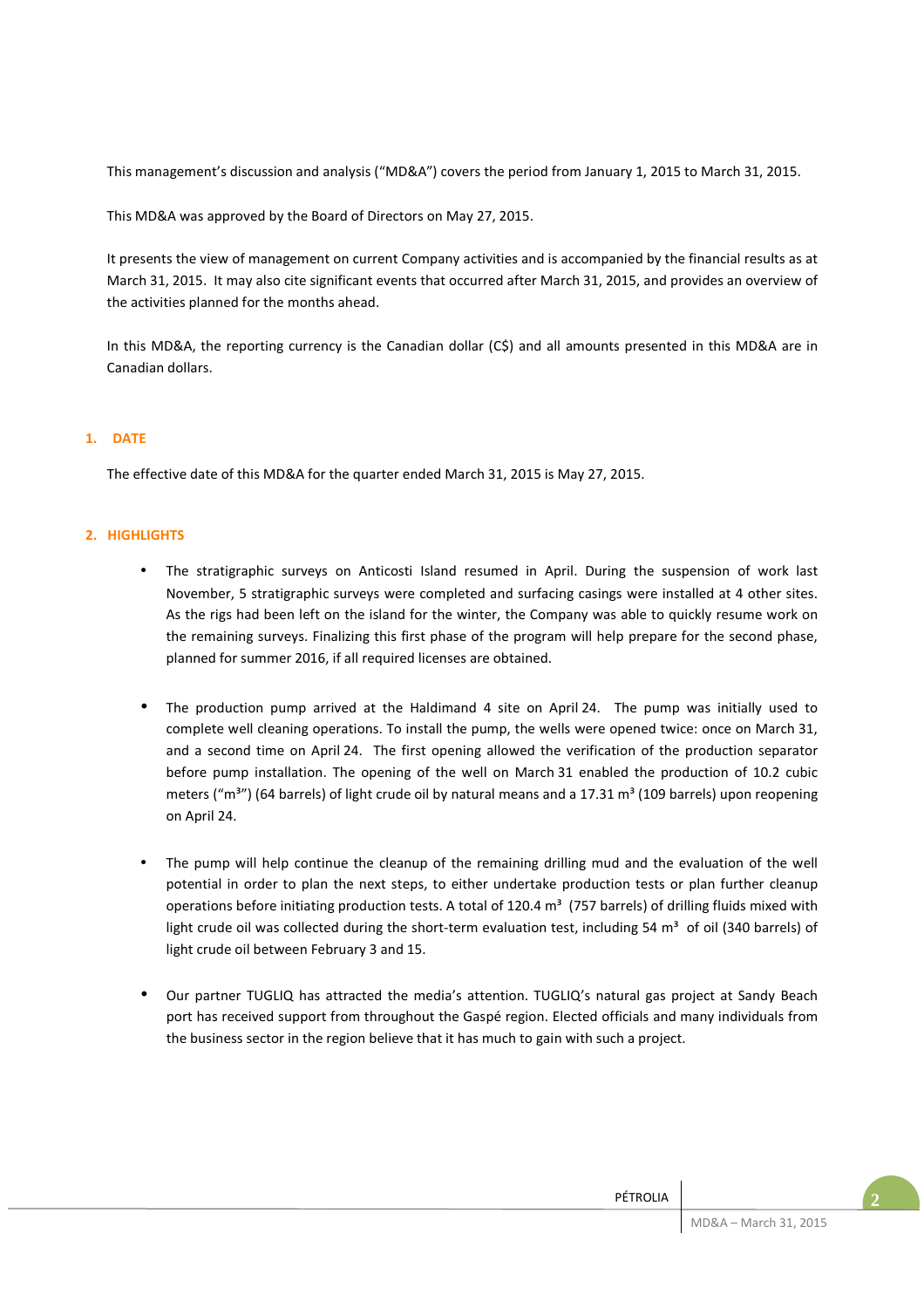- On March 9, Pétrolia announced the appointment of a new director and certain changes within its management team in order to continue implementing its business plan. First, Martin Bélanger was appointed director. Mr. Bélanger's experience over the last 24 years in the oil and gas industry will be extremely valuable to the board of directors. In addition, Mabrouk Ouederni, Eng., P. Geo. has been promoted to Operations Manager and Jean-Yves Laliberté, Eng., M.Sc. has been appointed Manager of Health, Safety, Environment, and Regulatory Affairs.On March 16, Pétrolia closed the private placement announced on February 26, 2015. The Company issued 2,728,500 flow-through shares at \$0.80 per share for gross proceeds of \$2,182,800.
- On March 27, Pétrolia was pleased to note the willingness expressed in the Leitao Budget to complete the assessment of the oil and gas potential of Gaspésie. Pétrolia will take the opportunity provided in the budget to develop its Bourque property.
- On May 21, Anticosti Hydrocarbons L.P. announced an update of the 2011 report by Sproule Associates Limited. This update is effective as at April 30, 2015. Sproule Associates Limited established at 30.7 billion barrels of oil the best estimate of the total petroleum initially-in-place within the perimeter of the permits held by the Company on the Anticosti Island. The update provides that there is a 90% chance that this volume is of 20.9 million barrels and a 10% chance that this estimate equals or exceeds 45.2 billion barrels. These estimates are reported as barrels of oil equivalent (boe), and do not reflect the uncertainty regarding the hydrocarbon to be found across the island, or whether these will be commercially viable.

# **3. COMPANY'S INCORPORATION AND MISSION**

Incorporated under Part 1A of the *Québec Companies Act* and governed by the provisions of the Québec *Business Corporations Act*, Pétrolia is an oil and gas exploration company. It has been listed on the TSX Venture Exchange since February 16, 2005, under the symbol PEA.

The Company's oil and gas properties are in the exploration stage and the Company's long-term profitability depends in part on the costs and success of the exploration programs and subsequent development. The Company has yet to determine whether its properties contain economically feasible reserves.

The Company is primarily engaged in exploration and development under oil and gas exploration licences. In pursuing its objectives, the Company is required to enter into partnership agreements specific to the oil and gas industry.

| PÉTROLIA<br><b>LINOLI</b> |                                  |  |
|---------------------------|----------------------------------|--|
|                           | .<br>$\sim$ $\sim$ $\sim$ $\sim$ |  |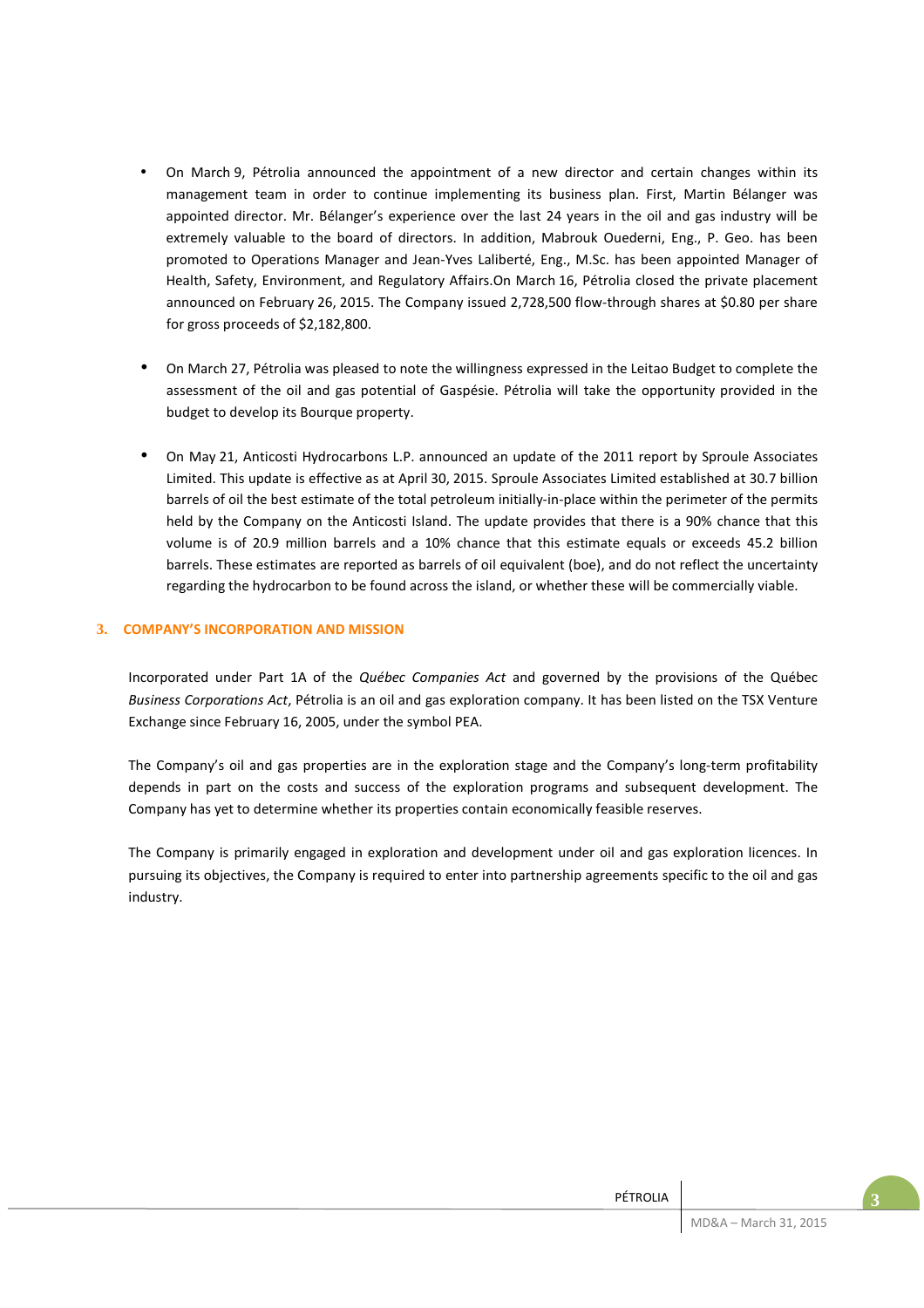### **4. FORWARD-LOOKING STATEMENTS**

Some of the statements made in this MD&A may constitute forward-looking statements. Such statements relate to future events or future economic results anticipated by Pétrolia and are therefore subject to known and unknown risks, uncertainties and other factors which may cause actual results, performance and achievements to differ from those expressed or implied by such statements. The difference from actual events or results could be material. Accordingly, a decision to invest in Pétrolia's shares should at no time be based on these forward-looking statements. Pétrolia disclaims any intention or obligation to update these forward-looking statements.

### **5. STRATEGIC OBJECTIVES AND PLANS**

The Company aims to discover marketable oil resources and put them into production as quickly as possible, with a view to ensuring profitability. The Company pursues this objective while ensuring its operations meet personal safety standards and factor in environmental and social impacts.

Pétrolia achieves this objective by securing promising licences and associating with partners with the necessary technical and financial expertise. The Company drills wells on the basis of scientific expertise and employs leading drilling techniques in accordance with industry best practices. Occupational and community health and safety are key concerns for the Company in the planning and performance of exploration work. Special attention is also paid to local community and business relationships, as well as environmental protection.

Pétrolia is a responsible Québec oil company with the goal of producing oil in Québec.

### **6. TERRITORIES UNDER LICENCE AND PARTNERSHIPS**

Pétrolia holds licences for and interests in an area of 16,475.85 square kilometres ("sq km"), amounting to nearly 23% of Québec's territory under licence. Located in Eastern Québec, these areas are largely known for their oil potential. Pétrolia's territories under licence also offer the potential of discovering natural gas possibly containing liquid natural gas.

There are three partnership agreements covering portions of the Company's territories under licence:

- A partnership agreement in respect of 38 exploration licences (6,195 km2) on Anticosti Island was entered into on March 31, 2014 between Ressources Québec (35%), Pétrolia Inc. (21.7%), Saint-Aubin E&P (Québec) inc. (21.7%) and Corridor Resources Inc. (21.7%). This limited partnership is named Anticosti Hydrocarbons L.P.
- On the Gaspé licences, Pétrolia and Québénergie each hold a 50% interest in each of the 13 licences, covering a total area of approximately 2,500 sq km.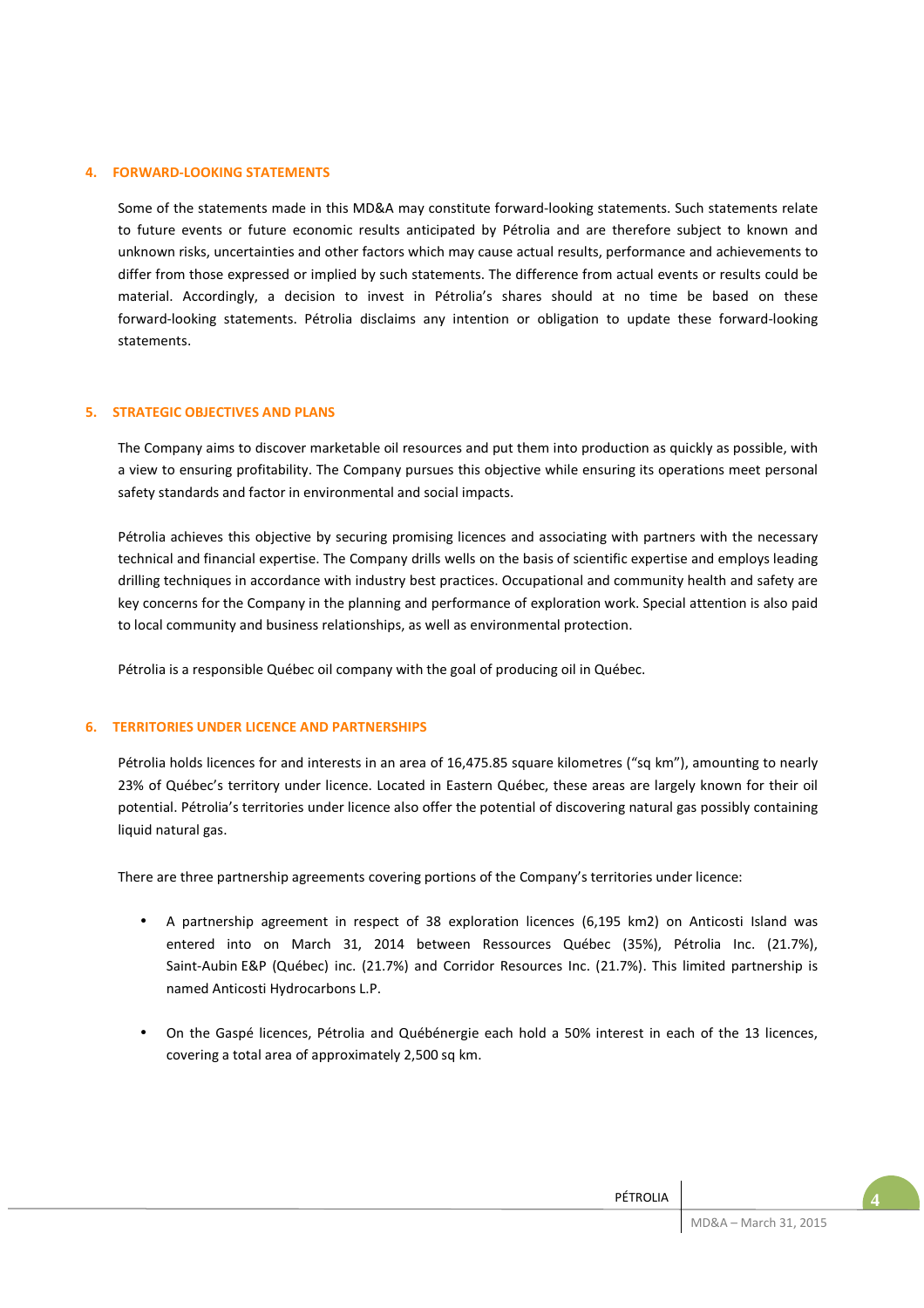- On the Baie-des-Chaleurs–Matapédia and Ristigouche licences, Pétrolia and Saint-Aubin Énergie S.A.S. (a subsidiary of Maurel & Prom and Maurel & Prom International) each hold a 50% interest in 13 licences that cover an area of over 1,800 sq km.
- The remaining licence blocks are wholly owned by Pétrolia, except for the Bourque project, in which it holds a 99% interest.



The following map plots the locations of the licences held by Pétrolia and its partners.

# **7. PROJECTS, WORK PROGRAMS AND OUTLOOK**

# **Haldimand Project (Gaspé Block)**

# **Background**

• Discovered in 2006, Haldimand is a conventional deposit located in the York River Formation, which consists of naturally fractured sandstone. An independent assessment by Sproule Associates Limited in 2010 placed the best estimate of the oil-initially-in-place (P50) at 69.7 million barrels and the recoverable (contingent) portion of that volume at 7.7 million barrels.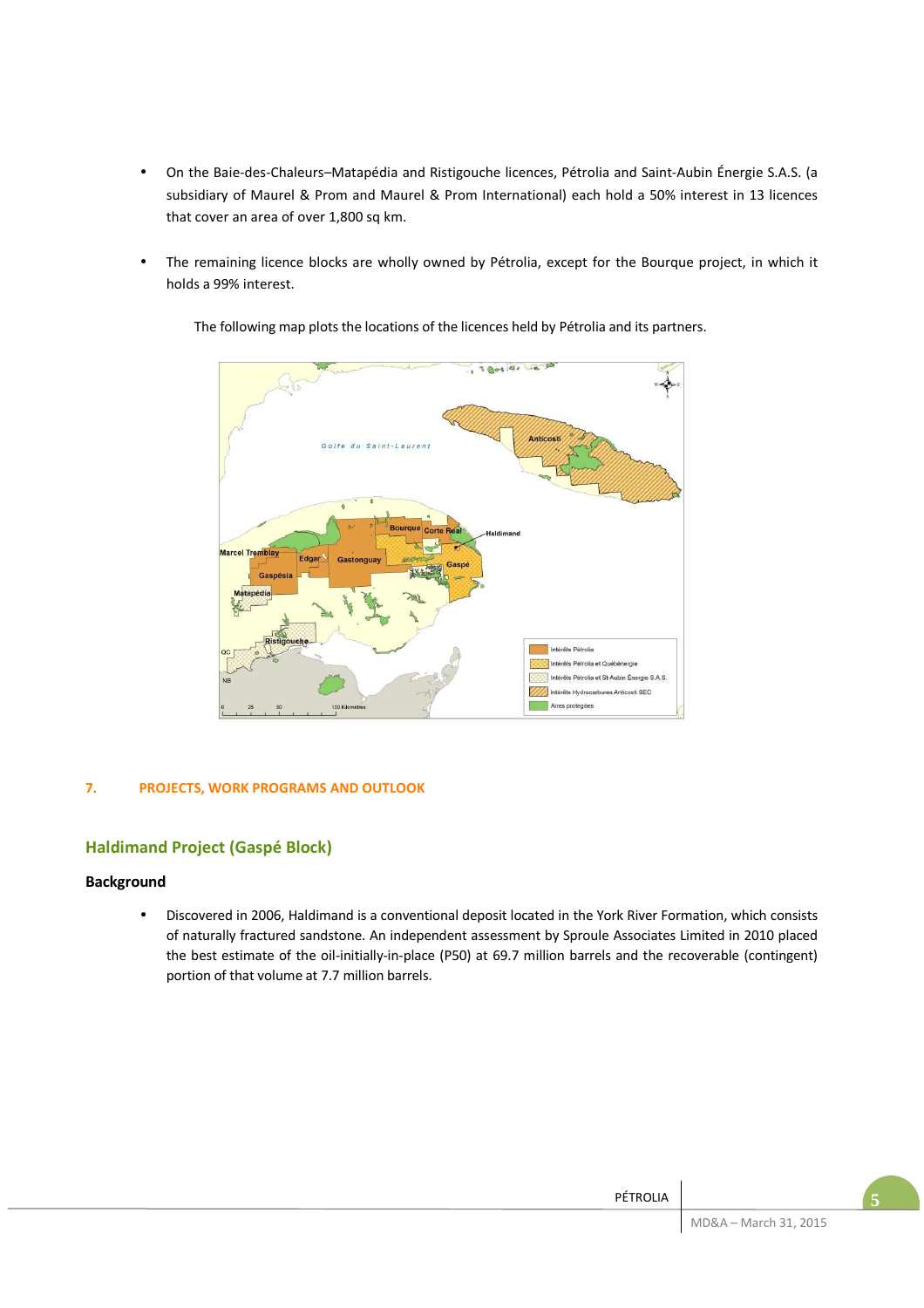# **Evaluation test**

A total of 120.4 m<sup>3</sup> (757 barrels) of drilling fluids mixed with light crude oil was collected during a short evaluation test (approximately 100 hours of production over 13 days). This oil is comparable to that collected from the Haldimand 1 well in the same deposit. Based on our estimates, the well produced approximately 54  $m<sup>3</sup>$  of oil (340 barrels) during this evaluation test.

# **Pumping, cleaning and preparing the production test**

- The production pump arrived at the Haldimand 4 site on April 24. The pump was initially intended for completing well cleaning operations. To install the pump, the wells were opened twice: once on March 31, and a second time on April 24. The first opening allowed the verification of the production separator before pump installation. The opening of the well on March 31 enabled the production of 10.2  $m^3$  (64 barrels) of light crude oil by natural means and a  $17.31 \text{ m}^3$  (109 barrels) upon reopening on April 24.
- The opening of the well from April 24–27 helped both reduce the pressure at the wellhead to allow for the safe and secure installation of the pump by using the safety valve and the rods as well as the equipment already present at the wellhead. The pump will help continue the cleanup of the remaining drilling mud and help with the evaluation of the well potential in order to plan the next steps, either to undertake production tests or plan further cleanup operations before initiating production tests.

### **Legislative developments**

• Subsequent to the adoption of the RRWWWP, the Company completed drilling of the Haldimand 4 well.

# **Social acceptability**

- The relationship with the Gaspé municipality has been largely normalized and a monitoring committee has been set up with City of Gaspé to gauge public opinion. A first meeting has held on April 9, and a second is planned for June.
- The month of April ended with an announcement from the *Chambre de commerce et de tourisme de Gaspé* of its support of hydrocarbon projects on city territory. A letter of support was sent to Minister Arcand to this effect. This is another significant step in the harmonization of our projects in the Gaspé region.
- Pétrolia has generated over \$1.7 million over 3 years in economic benefits for the region.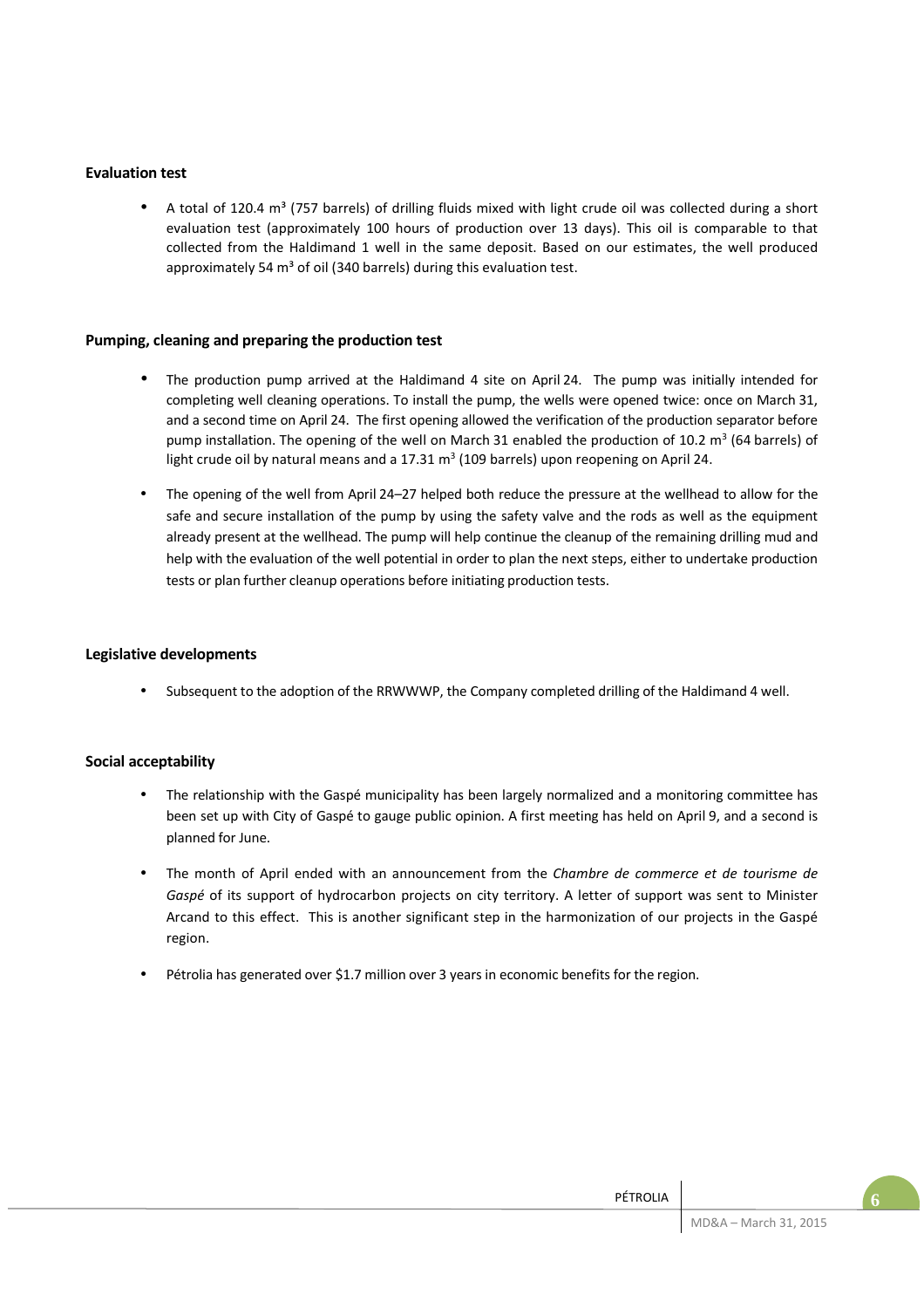# **Anticosti Project**

# **Background**

- The main goal of the Anticosti project is to develop the hydrocarbon source rock contained in the Macasty Formation and determine whether this type of deposit can be developed economically. According to Sproule Associates Limited, the best estimate (P50) of the undiscovered total petroleum-initially-in-place volume amounted to 33.9 billion barrels. That estimate was based on the information available on June 1, 2011 for the 38 licences held by Anticosti Hydrocarbons L.P.
- An agreement was entered into on March 31, 2014 between Pétrolia and its partners and covers 38 licences on Anticosti Island:



- Anticosti Hydrocarbons L.P. is managed by a five-member Board of Directors comprising one member representing each of the partners and an independent director, Mr. Kjell Pedersen.
- Saint-Aubin E&P and Ressources Québec will assume the cost of the first two exploration program phases up to a maximum of \$100 million:



• Pétrolia Anticosti inc., a wholly owned subsidiary of Pétrolia, was appointed operator of limited partnership Anticosti Hydrocarbons L.P.

|                       | PÉTROLIA |
|-----------------------|----------|
| MD&A - March 31, 2015 |          |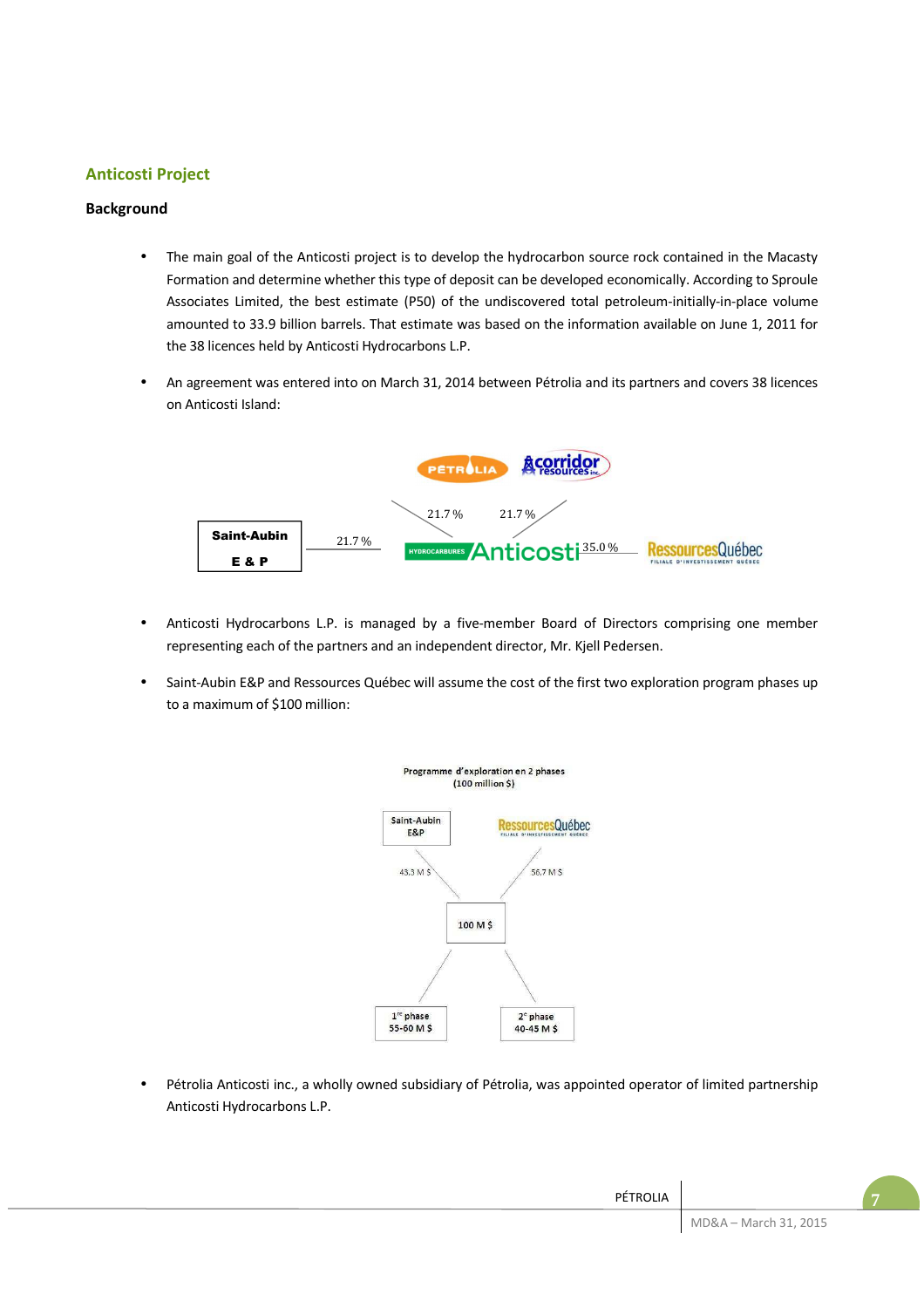# **Scheduled work**

### **First phase:**

• 2014-2015:

Stratigraphic testing at 15-18 locations will take place using four mining drills equipped with oil drilling security devices;

With these stratigraphic surveys, boring cores will be taken from the Macasty Formation and will be used, in particular, to identify the best locations for the oil wells to be drilled in 2015.

• 2016:

Drilling of 3 horizontal exploration wells with fracking;

Costs for this initial phase are expected to total between \$55 million and \$60 million, of which 56.7% will be borne by Ressources Québec and 43.3% by Saint-Aubin E&P.

Following the positive outcome and a green light from Anticosti Hydrocarbons L.P.'s Board of Directors, a second phase will follow beginning in 2016.

### **Second phase:**

 $2016 +$ :

Horizontal oil wells will be drilled with fracking;

Costs for this second phase are currently being estimated. Under the current agreements, the first \$40 million–\$45 million will be borne by Ressources Québec (56.7%) and Saint-Aubin E&P (43.3%). Thereafter, costs will be assumed according to each limited partner's proportionate interest.

### **Resuming the 2015 stratigraphic survey campaign**

• The stratigraphic surveys on Anticosti Island have resumed. During the suspension of work last November, 5 stratigraphic surveys were completed and surfacing casings were installed at 4 other sites. The 15 survey sites have been prepared, which expedited the resumption of work in spring 2015 on the remaining surveys. As the rigs had been left on the island for the winter, the Company was able to quickly resume work on the remaining surveys. Finalizing this first phase of the program will help prepare for the second phase, planned for summer 2016, if all required licenses are obtained.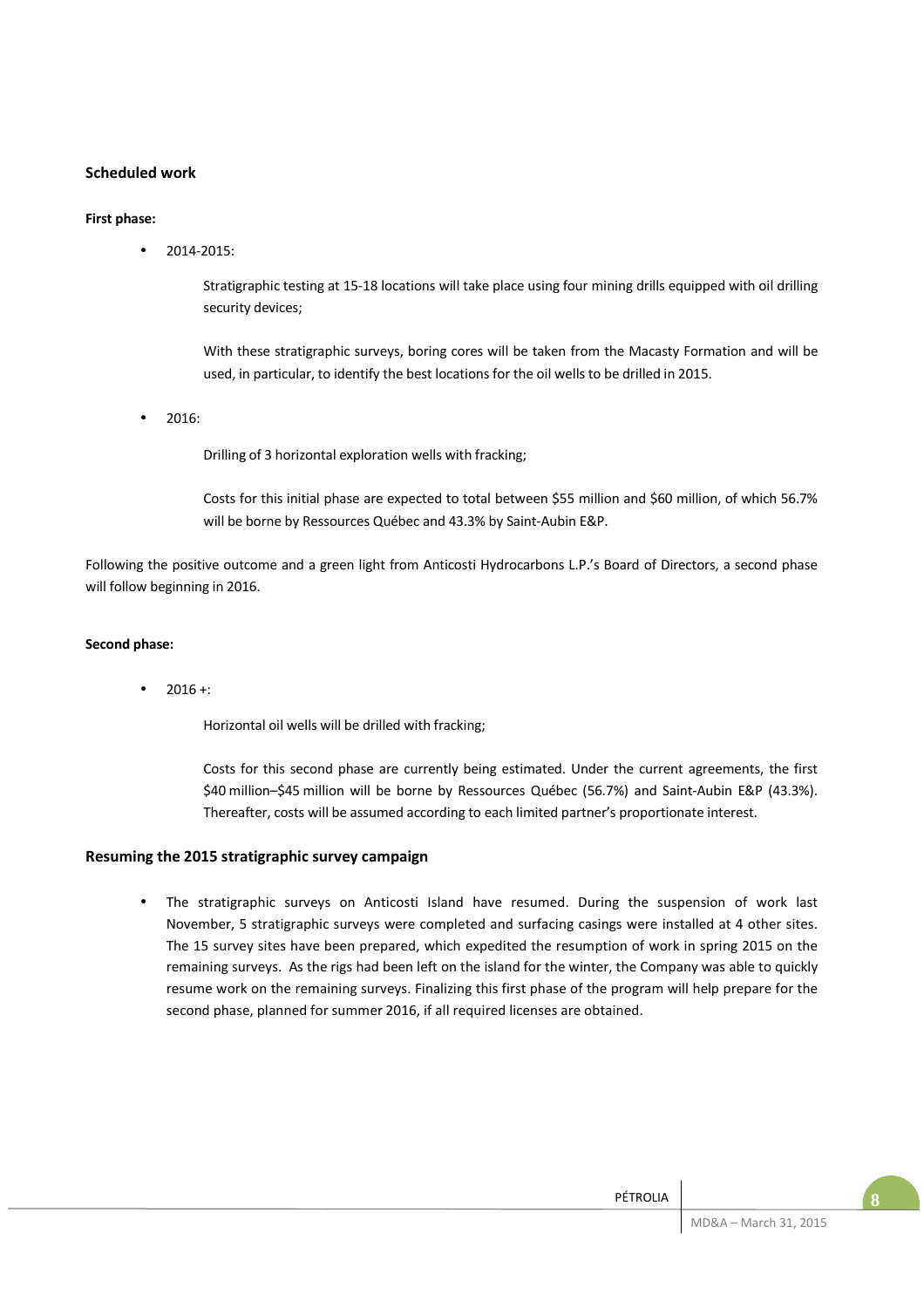• The five completed surveys confirmed the existence of the Macasty Formation. The Chicotte and Cerf-Sau site drilling revealed a Macasty Formation with a thickness of 67.5 and 38 metres, respectively. At Lac-Martin, the observed thickness is at 30 meters while at Jupiter-South the thickness is at over 60 meters. Finally, at the easternmost part of Anticosti Island, and therefore of the Macasty Formation, a thickness of 13 meters was measured at the Bell site. The presence of gas and oil fluorescence was also confirmed during these operations. This program's first phase has been highly successful; the results are encouraging and confirm the high potential of the Macasty Formation.

# **Assessment of social acceptability**

- The goal of Pétrolia Anticosti inc. for the next quarter will be to integrate a national facet to the steps completed as regards local social acceptability.
- Pétrolia Anticosti is an active participant in the Anticosti citizen meetings. At the last meeting, Jean-Yves Laliberté, Director of Health, Safety, Environment, and Regulatory Affairs was asked to respond to some technical questions. The committee was very satisfied with the answers he provided.
- The current stratigraphic survey campaign made it possible to inject close to \$2 million into the Island's economy.

# **Legislative developments**

- The ministerial order from the Ministère de l'Énergie et des Resources naturelles adopted on July 4, 2014, made public on July 11, 2014, and providing a framework for stratigraphic surveys on Anticosti Island was renewed for works to be completed in 2015.
- Pétrolia Anticosti contributed to the economic and technical facets of the strategic environmental assessment focusing on Anticosti Island. The Company has also expressed its interest in participating in the social facet of this study.

# **Bourque Project**

# **Background**

- The Bourque project is located in a non-urbanized area, about 30 km from the town of Murdochville.
- When the Bourque 1 and Bourque 2 wells were drilled in 2012, samples of wet natural gas (containing up to 20% natural gas liquids and condensates) were taken from the Forillon Formation. The presence of gas liquids and condensates adds significant commercial value to the Bourque discovery. The discovery of this type of deposit adds value to Pétrolia's licences in the Gaspé peninsula where similar geological conditions exist and are conducive to new discoveries.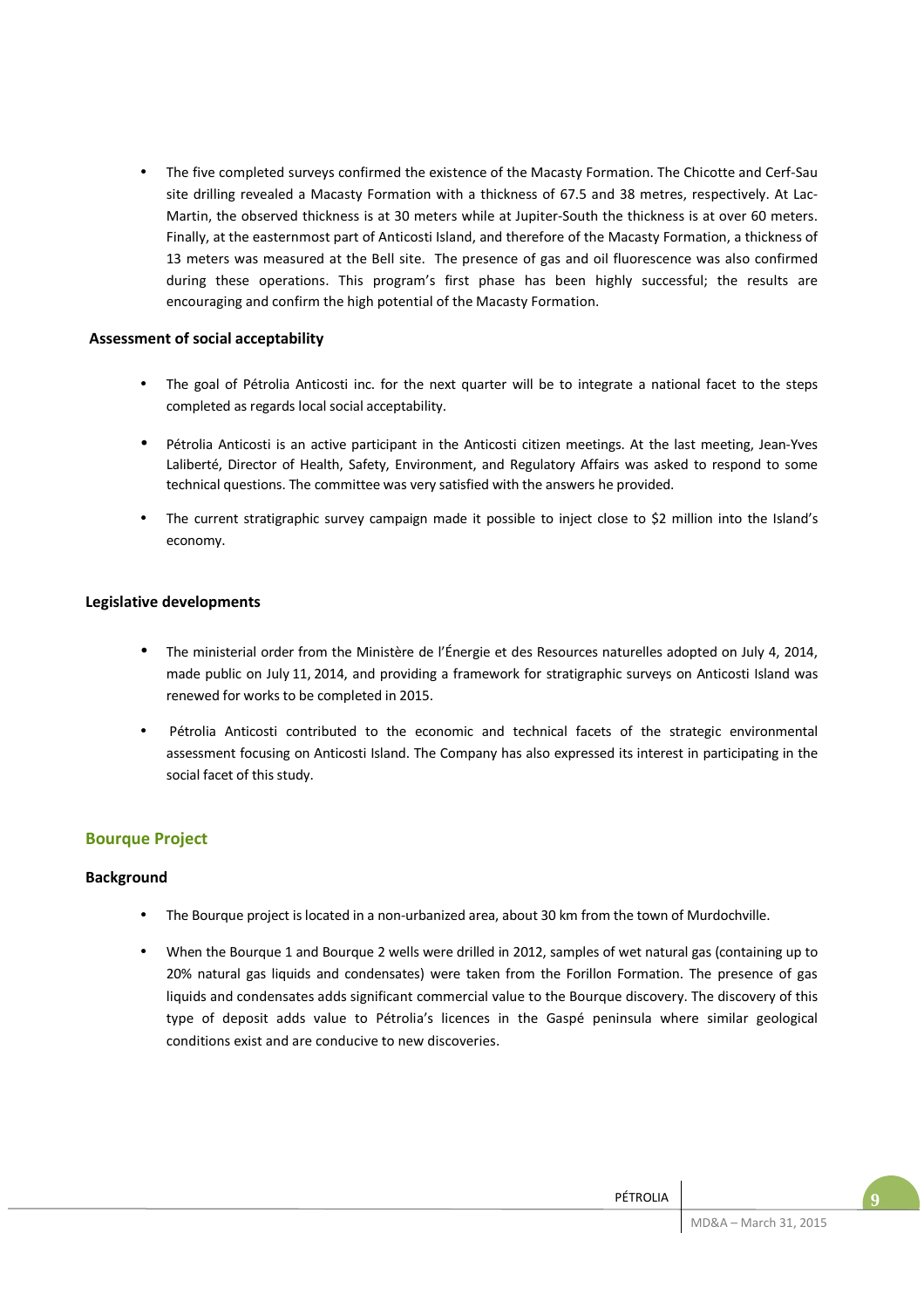• The drilling of Bourque 1 and 2 wells and the 3D seismic interpretation revealed four geological prospects in the Forillon Formation for which Sproule Associates Limited provided an estimate of the resources initially in place. Based on information available as at March 31, 2013, Sproule estimated the undiscovered gas volume initially in place at over 1 Tcf (one trillion cubic feet; one thousand billion).

# **Distribution partnership**

• TUGLIQ Energy and Pétrolia joined forces to ensure the Côte-Nord economic development. At a press conference in Sept-Îles, Pétrolia announced, on November 19, 2014, the signing of an exclusive agreement with TUGLIQ Energy to distribute gas produced under its Bourque licences in Gaspésie. The Gaspésie authorities are backing this project which is located midway between Murdochville and Grande-Vallée. The agreement could therefore provide TUQLIQ Energy with the natural resources it needs to supply its industrial clients in Côte-Nord and Nord-du-Québec regions.

# **Social acceptability**

- Through a municipal council resolution, the Murdochville municipality has given its support to the development of this project.
- The municipality is also in the process of setting up a monitoring committee. This project, as well as its supply chain, appear to enjoy broad regional support.

# **Other properties**

### **Matapédia**

- In July 2013, Pétrolia and Saint-Aubin Énergie S.A.S. acquired two blocks totalling 13 licences from Gastem in the Baie-des-Chaleurs and Matapédia areas. These licences cover an area of over 1,800 sq km. Each company holds a 50% interest in the licences.
- In fall 2013, the partners carried out a stratigraphic survey to evaluate the potential of a known anticlinal structure in the Casault Lake area of Matapédia Regional County Municipality. Drilling reached a depth of 1,416 m and found indicators of natural gas in the Silurian sandstone. The results of analyses, coupled with the petrophysical assessment, indicate the presence of a low-porosity sandstone, probably airtight, containing natural gas. The two companies have pooled their expertise to put together an exploration program for these areas.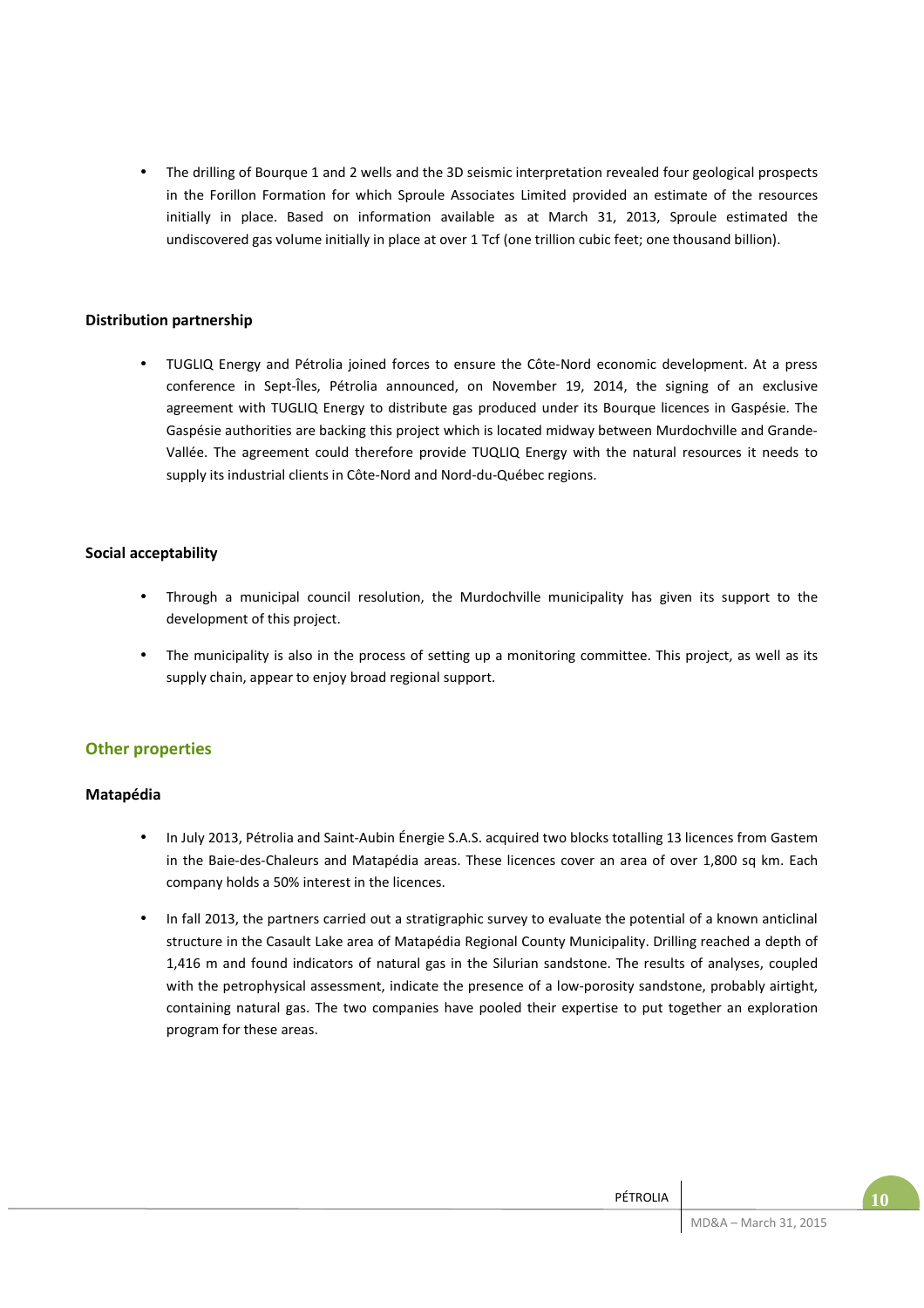### **Other**

• Pétrolia is reviewing all of its data on its other properties in the Gaspé peninsula to identify areas with characteristics similar to those found in the Bourque project.

### **COMPANY EXPERTISE**

Pétrolia has a dynamic, motivated team, with highly skilled technical personnel, making the Company an industry leader in hydrocarbon exploration in Québec.

All Company worksites employ industry best practices. As a result, every effort is made to reduce environmental and social risk as much as possible. On that front, an emergency measures plan tailored to the reality of each region is prepared to prevent and react effectively to emergency situations.

| PÉTROLIA |                       |  |
|----------|-----------------------|--|
|          | MD&A - March 31, 2015 |  |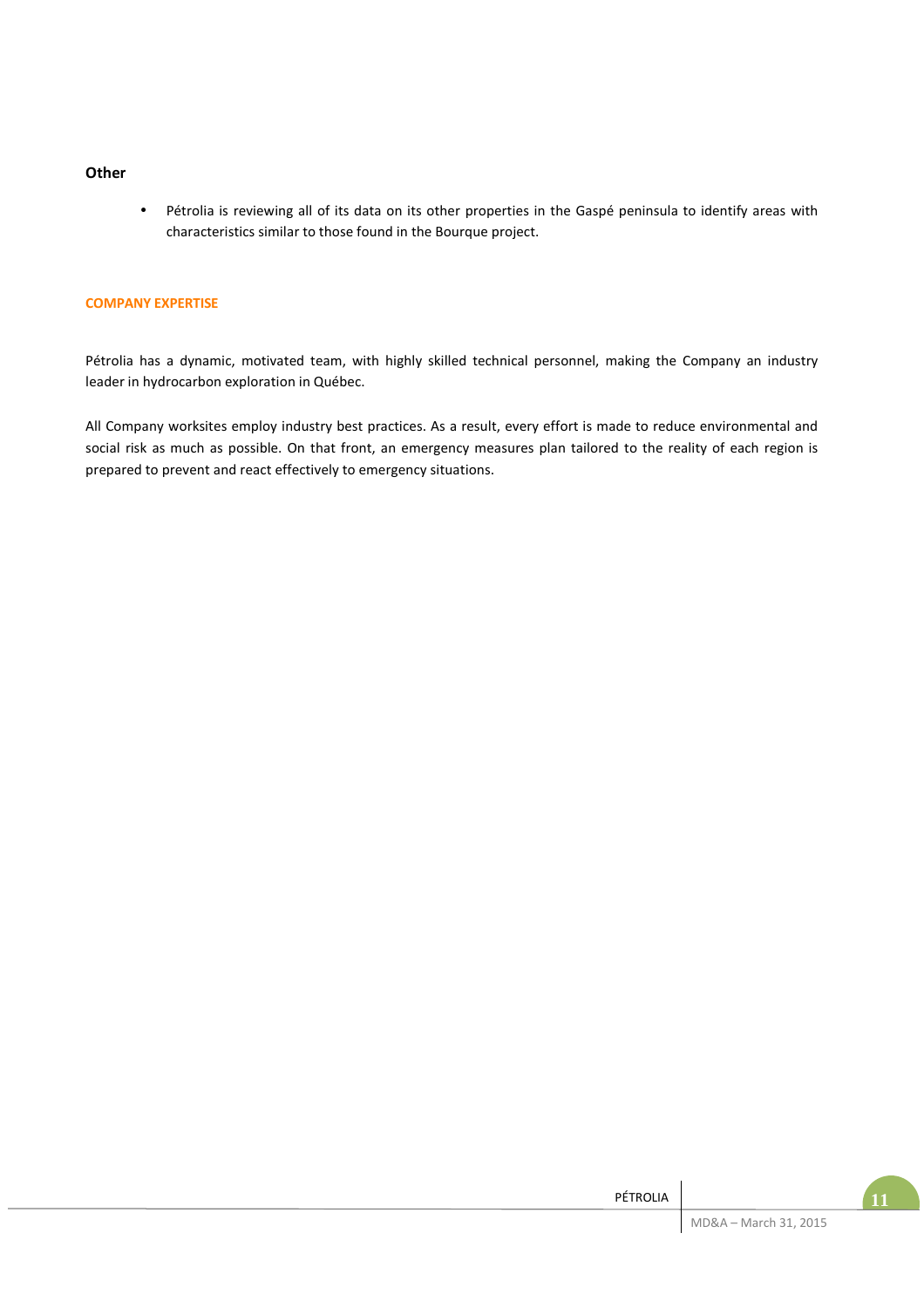# **MANAGEMENT'S ANALYSIS OF FINANCIAL INFORMATION**

### **OPERATING RESULTS AND CASH POSITION**

Revenues for the three-month period ended March 31, 2015 consisted of \$7,716 in interest income from short-term investments, compared with \$18,260 for the quarter ended March 31, 2014, \$98,744 in project management revenues and \$5,212 in other income, compared with \$189,459 and \$2,994, respectively, year over year.

Lower interest income stems from a decrease in the Company's cash balances and cash equivalents due to the completion of exploration work. The reduction in project management revenues is due to a one-time payment received in March 2014 in reimbursement of operating costs, a non-recurring item in 2015.

As at March 31, 2015, the Company had cash and cash equivalents of \$3,086,169 including \$1,987,302 held for exploration purposes, and \$1,938,247 in positive working capital.

Management considers that those funds might prove insufficient to meet the Company's obligations and anticipated expenditures through to March 31, 2016. Any shortfall could be met in a number of ways in future, including but not limited to the issuance of new debt or equity instruments, additional cost-cutting measures or the introduction of new partners.

### **ANALYSIS OF CASH FLOWS**

The Company incurred a net loss of \$212,741 for the first quarter of 2015, compared with net income of \$19,597,561 for the three-month period ended March 31, 2014. In the first quarter of 2015, net cash used in the Company's operating activities amounted to \$696,812, compared with cash flows generated from operations totalling \$659,649 for the first quarter of 2014, the difference arising mainly from changes in operating working capital items.

Cash flows used in investing activities for the period ended March 31, 2015, totalled \$3,485,851, mainly due to increased net exploration costs for the period. Cash used for investing activities for the period ended March 31, 2014, totalled \$3,767,009, stemming in large part from the acquisition of a \$1,933,333 investment in an associate, costs amounting to \$1,013,144 paid in connection with that investment and a \$772,614 increase in net exploration costs.

Cash flows from financing activities for the first quarter of 2015 amounted to \$2,029,321, stemming from proceeds totalling \$2,030,918, net of share issue expenses, from the issue of 2,728,500 shares. Cash flows from financing activities for the first quarter of 2014 totalled \$7,149, due to the exercise of 15,000 stock options.

### **ANALYSIS OF OPERATING AND ADMINISTRATIVE EXPENSES**

Operating and administrative expenses decreased by \$214,405, in line with management's cost-reduction objectives. In addition, the Company was able to re-invoice operating and administrative expenses in the amount of \$129,428 as at March 31, 2015.

The main differences in operating and administrative expenses were as follows:

• Salaries, employee benefits and fees: Operating expenses increased due to the hiring of personnel to meet the different manpower needs related to the Haldimand 4 well drilling and termination benefits paid to an officer. Administrative expenses decreased in keeping with management's cost-reduction objectives.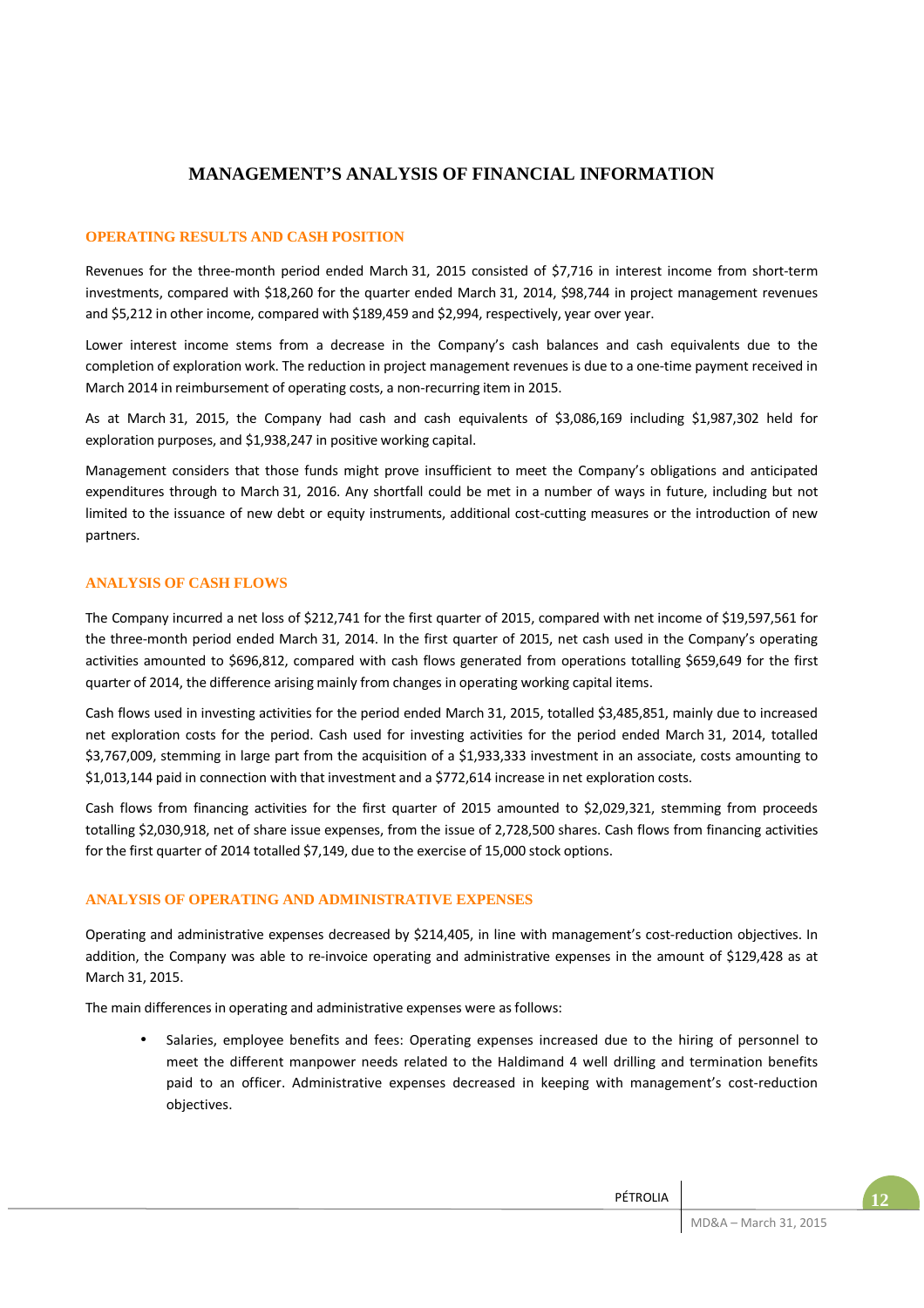- Travel: Travel expenses related to operations and administration decreased over \$80,000, in line with management's cost-reduction objectives.
- Amortization of property, plant and equipment: No depreciation of leasehold improvements was recognized during the quarter (\$60,714 in 2014) as these were fully amortized as at December 31, 2014.

### **ANAYLSIS OF SHARE OF ASSOCIATES**

The Company's share in the net losses of associates for the first quarter of 2015 totalled \$42,989. No share was recognized during the quarter ended March 31, 2014 given that the investments in Anticosti Hydrocarbons L.P. and Anticosti Hydrocarbons General Partner Inc. were acquired on March 31, 2014 and the companies commenced operation during the second quarter of 2014.

### **Financial information**

Key financial information for the investments held by Pétrolia in Anticosti Hydrocarbons L.P. and Anticosti Hydrocarbons General Partner Inc. [21.7% of units] through Investissement PEA inc. is as follows:

|                                 | As at<br>March 31, 2015 | As at<br>March 31, 2014 |
|---------------------------------|-------------------------|-------------------------|
|                                 |                         |                         |
| Assets                          | 114,508,003             | 100,000,000             |
| Liabilities                     | 381,388                 |                         |
| Partners' equity                | 114,126,615             | 100,000,000             |
| Revenues                        |                         |                         |
| Net loss and comprehensive loss | (198, 406)              |                         |
| Share of Pétrolia [21.7%]       | (42, 989)               |                         |

| PÉTROLIA |                       |
|----------|-----------------------|
|          | MD&A - March 31, 2015 |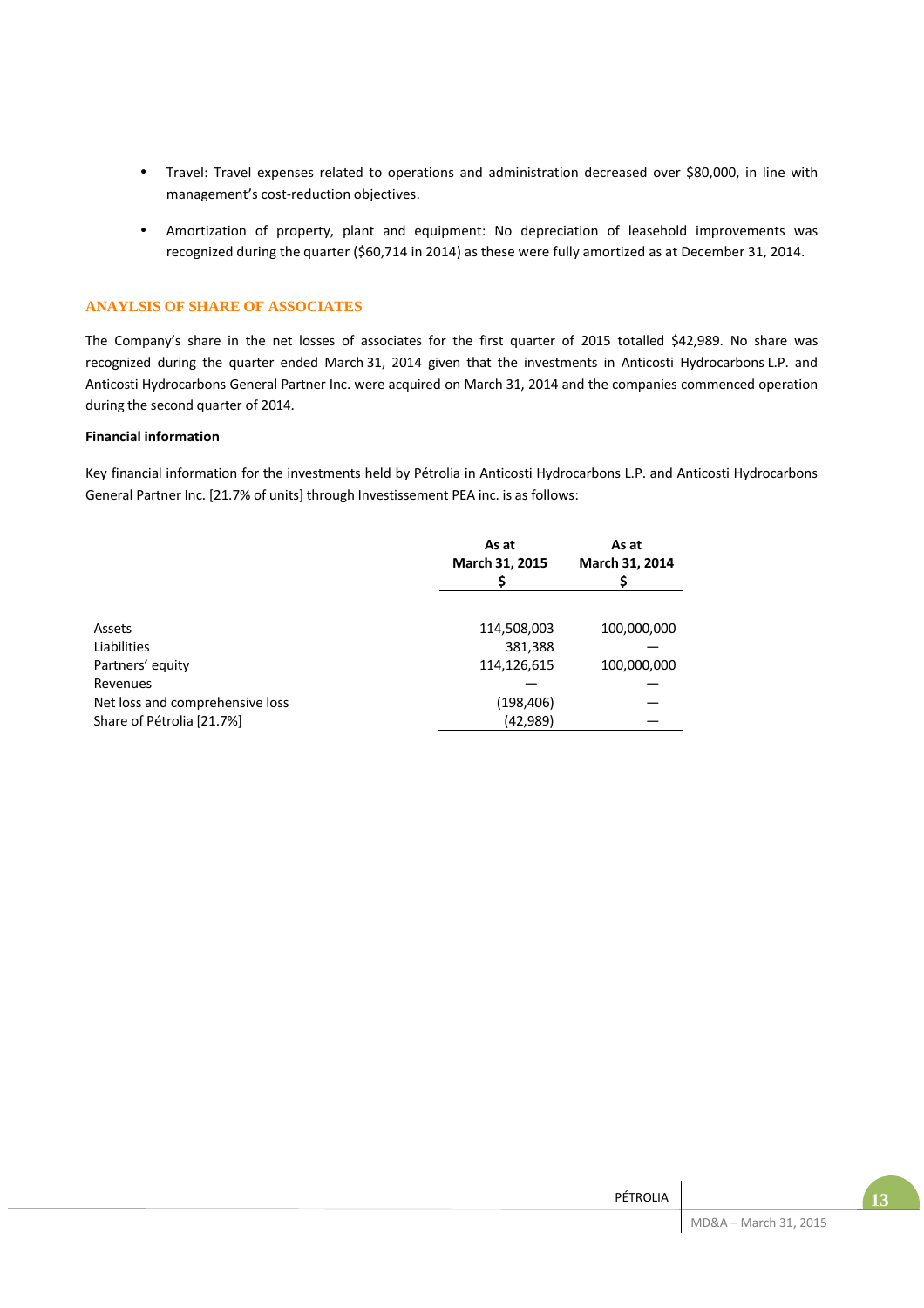### **SUMMARY OF QUARTERLY RESULTS**

The information for the summary of quarterly results is based on International Financial Reporting Standards (IFRS).

|                                       | March<br>2015<br>S | <b>December</b><br>2014<br>S | September<br>2014 | June<br>2014<br>Ś |
|---------------------------------------|--------------------|------------------------------|-------------------|-------------------|
| Revenues (including financial income) | 111,672            | 40.289                       | 107.406           | 63.644            |
| Net income (loss)                     | (212,741)          | (740, 982)                   | (298,900)         | (975, 907)        |
| Net earnings (loss) per share         |                    |                              |                   |                   |
| Basic                                 | (0.003)            | (0.010)                      | (0.004)           | (0.013)           |
| <b>Diluted</b>                        | (0.003)            | (0.010)                      | (0.004)           | (0.013)           |

|                               | <b>March</b><br>2014    | <b>December</b><br>2013 | September<br>2013 | June<br>2013 |
|-------------------------------|-------------------------|-------------------------|-------------------|--------------|
| Revenues                      | 210,713                 | 32.516                  | 21,029            | 34,682       |
| Net income (loss)             | 19,597,561 <sup>1</sup> | (2, 139, 356)           | (1,205,541)       | (500, 545)   |
| Net earnings (loss) per share |                         |                         |                   |              |
| Basic                         | 0.290                   | (0.031)                 | (0.014)           | (0.007)      |
| <b>Diluted</b>                | 0.287                   | (0.031)                 | (0.014)           | (0.007)      |

Revenues consist primarily of interest income, rental income and project management revenues for each quarter. Operating and administrative expenses and shares of associates are relatively stable from quarter to quarter. The main changes in quarterly income (loss) resulted from the following:

- 2013 August Recognition of share-based payment of \$52,265.
- 2013 September Recognition of share-based payment of \$280,000.
- 2013 December Recognition of share-based payment of \$485,586.
- 2014 March Recognition of a gain on transfer of certain licences of \$28,059,532.<sup>1</sup>
- 2014 May Recognition of share-based payment of \$148,843.
- 2014 November Recognition of share-based payment of \$305,492.
- 2015 March Recognition of share-based payment of \$22,275.

1 During the year ended December 31, 2014, the Company reviewed the calculation of the non-cash gain on transfer of ownership of certain licences ["gain"], adjusting it to \$28,059,532 from \$34,809,059 to reflect the elimination of its \$7,762,671 share in the gain and account for the professional fees incurred for the acquisition of an investment amounting to \$1,013,144 in the value of the investment in an associate rather than against the gain. Those adjustments resulted in a reduction in the investment in an associate and the gain amounting to \$6,749,527, as well a reduction in deferred tax liabilities of \$1,815,623 as at March 31, 2014. Those adjustments also resulted in a \$4,933,904 reduction in net income and comprehensive income as well as retained earnings for the three-month period ended March 31, 2014 and a \$0.073 reduction in net basic income per share and net diluted income per share for the three-month period ended March 31, 2014.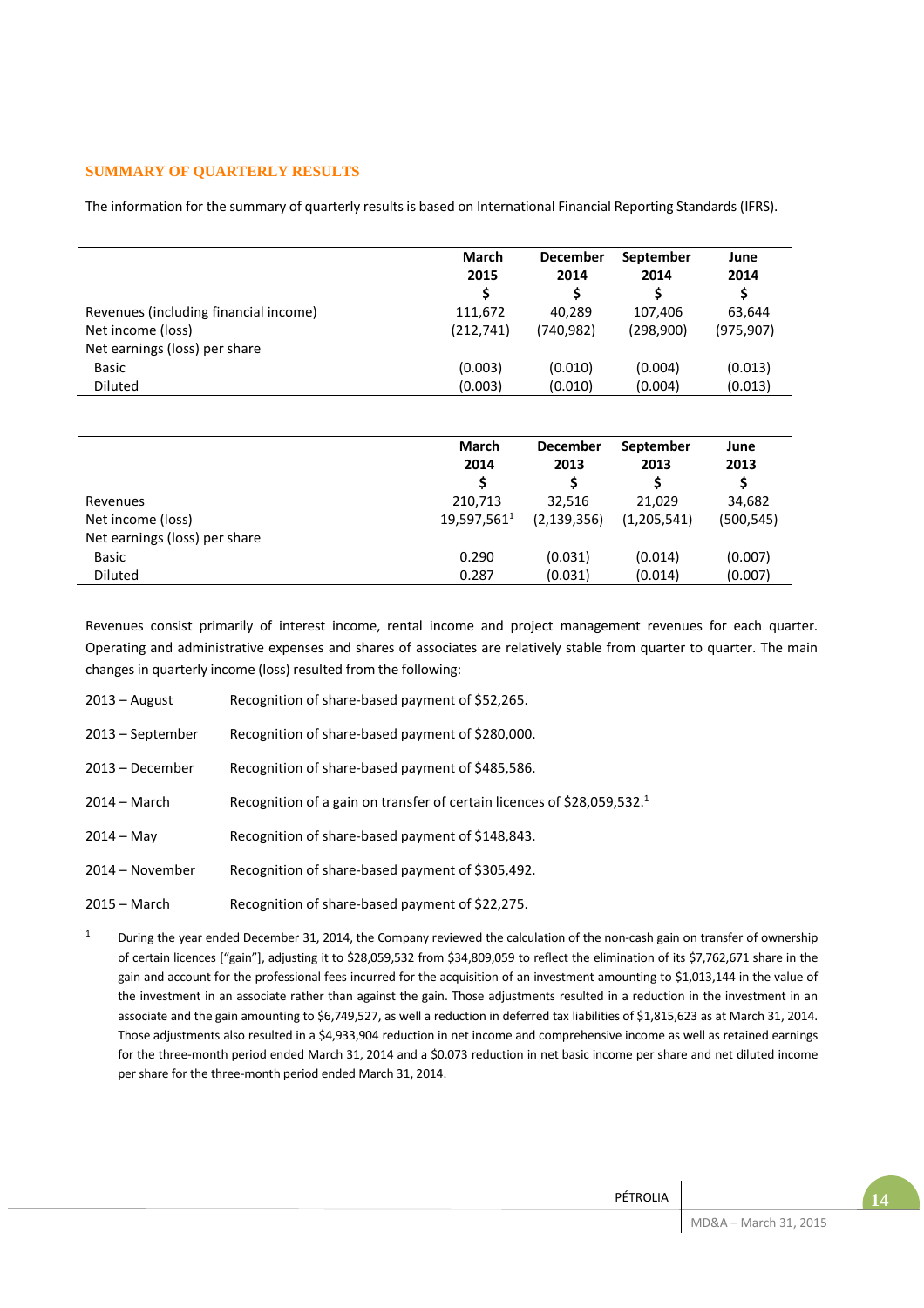### **RELATED PARTY TRANSACTIONS**

The Company's related parties include other related parties and key management personnel, as described below.

Unless otherwise indicated, none of the transactions involve special terms or conditions and no guarantees were given or received. Outstanding balances are usually settled in cash.

### **TRANSACTIONS WITH KEY MANAGEMENT PERSONNEL**

Key management personnel compensation includes the following expenses:

|                                    | 2015       | 2014       |
|------------------------------------|------------|------------|
|                                    | [3 months] | [3 months] |
| Short-term employee benefits:      |            |            |
| Salaries and employee benefits     | 151,046    | 187,085    |
| <b>Termination benefit</b>         | 220,500    |            |
| Director fees                      | 32,250     | 28,842     |
| Total short-term employee benefits | 403,796    | 215,927    |
| Fees                               | 29,150     | 56,250     |
| Share-based compensation           | 22,275     |            |
| Total compensation                 | 455,221    | 272,177    |

During the periods ended March 31, 2015 and 2014, no options granted under the stock option plan were exercised by key management personnel.

### **RELATED COMPANIES AND OTHER PARTIES**

Transactions were carried out with a company owned by a director:

|                                                | 2015       | 2014       |
|------------------------------------------------|------------|------------|
|                                                | [3 months] | [3 months] |
| Comprehensive income (loss):<br>Other expenses | 5,300      | 7,500      |

As at March 31, 2015 and December 31, 2014, an amount of \$16,786 was due from Anticosti Hydrocarbons General Partner Inc. In addition, as at March 31, 2015, an amount of \$34,806 [December 31, 2014 – nil] was payable to Anticosti Hydrocarbons L.P., while an amount of \$27,328 [December 31, 2014 – nil] was payable to Anticosti Hydrocarbons General Partner Inc.

As at March 31, 2015, the Company had a non-interest bearing advance from Anticosti Hydrocarbons L.P. in the amount of \$812,379 [December 31, 201 – \$258,819].

These transactions were in the normal course of business and measured at the exchange amount, which is the amount of consideration established and agreed to by the related parties.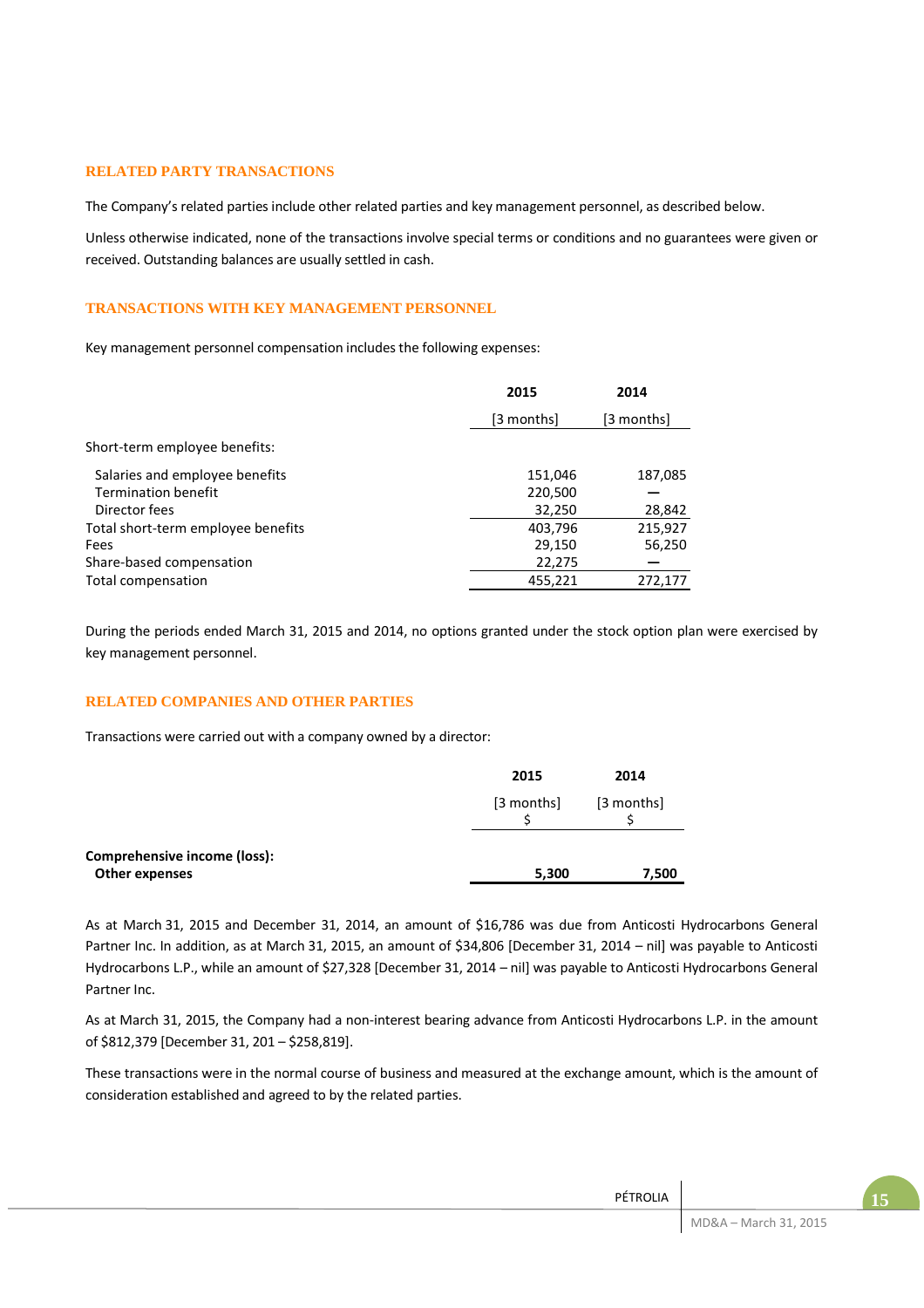### **FINANCIAL INSTRUMENT DISCLOSURE**

### **Risk management policy**

The Company's financial assets and liabilities expose it to various risks. The following analysis provides an assessment of those risks as at the period end date, that is, March 31, 2015.

### **Credit risk**

The financial instruments that give rise to potential credit risk exposure for the Company consist primarily of cash, cash equivalents and accounts receivable. The Company's cash and cash equivalents are held with or are issued by high-credit quality financial institutions. Accounts receivable consist primarily of amounts due from governments and partners. Therefore, management considers the risk of non-performance of these instruments to be remote.

### **Liquidity risk**

Liquidity risk is the risk that the Company will not be able to meet its financial obligations as they come due or can do so only at excessive cost. The Company finances its growth by issuing shares, selling interests in some of its oil assets and by obtaining short-term loans. One of management's primary financial goals is to maintain an optimal level of liquidity through the active management of its exploration activities. The Company's maximum exposure to liquidity risk is equal to the amounts recognized under trade and other payables, which will be paid in the following fiscal year, and bank borrowings to be repaid as contractually agreed under the loan agreement.

### **Market risk**

Market risk is the risk that the fair value or future cash flows of a financial instrument will fluctuate because of changes in market conditions. Market risk comprises three types of risk: currency risk, interest rate risk and other price risk. The Company is exposed to one of those risks, namely interest rate risk.

### **Interest rate risk**

The Company is exposed to interest rate risk on its fixed- and variable-rate financial instruments. Fixed-rate financial instruments expose the Company to fair value risk, whereas variable-rate instruments expose it to cash flow risk.

### **Fair value**

The fair value of financial assets is defined as the price that would be received to sell an asset or paid to transfer a liability in a transaction between participants under normal market conditions as at the measurement date.

The fair values of cash, guaranteed investment certificates, trade receivables and payables and other payables approximate their carrying amounts due to their short-term maturities.

For bank borrowings, the carrying amount approximates fair value given that it bears interest at rates in line with market rates for similar financial instruments.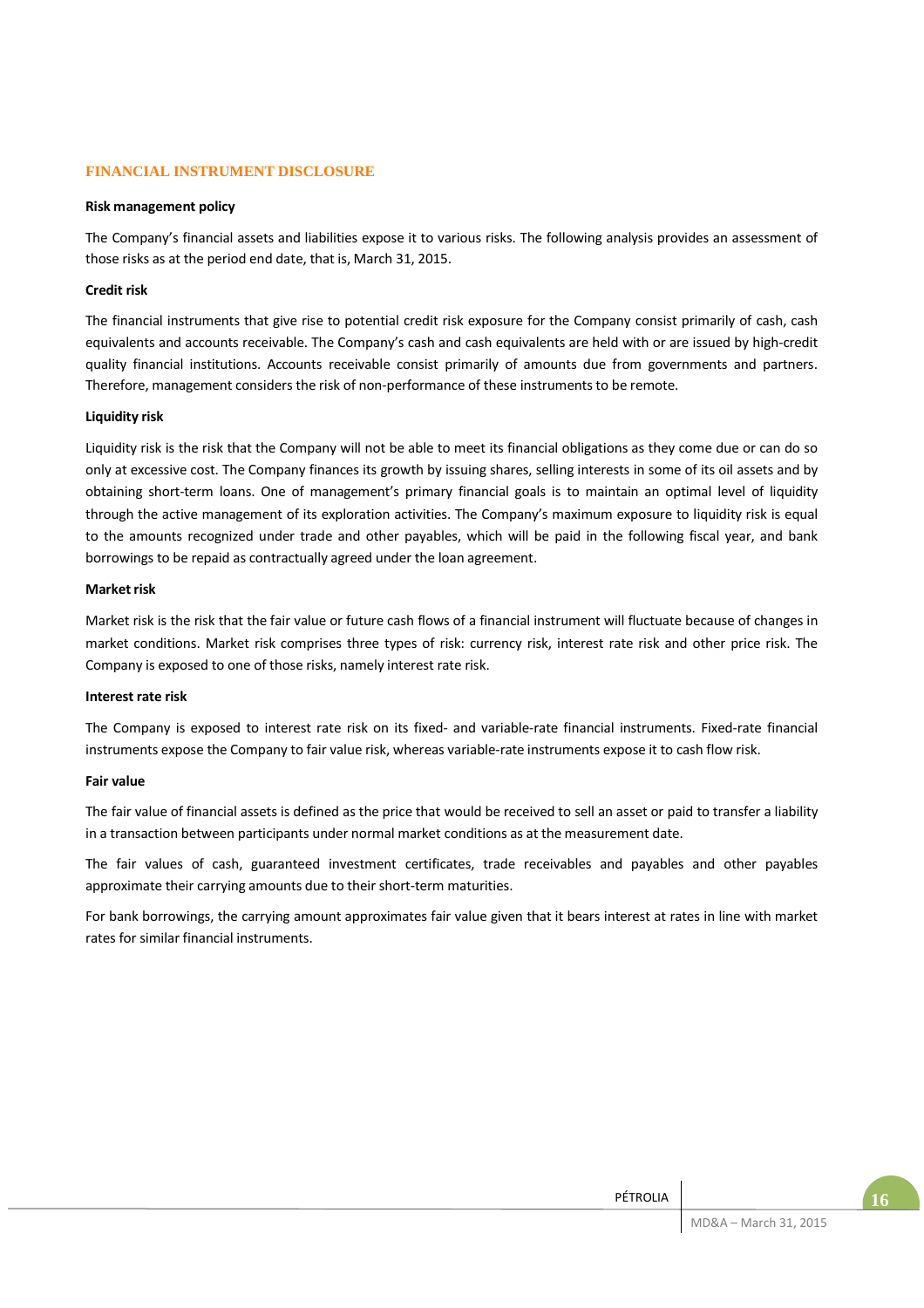### **JUDGMENTS, ESTIMATES AND ASSUMPTIONS**

For a complete description of the judgments, estimates and assumptions made by management in the preparation of its annual financial statements, see Note 4 to the annual financial statements as at December 31, 2014.

### **FUTURE CHANGES IN ACCOUNTING POLICIES**

For a complete description of future changes in accounting policies, see Note 3 to the annual financial statements as at December 31, 2014.

### **CAPITAL MANAGEMENT**

For a complete description of the Company's capital management policy, see Note 20 of the annual financial statements as at December 31, 2014.

# **OTHER INFORMATION**

#### (a) Supplemental documents

Certain supplemental documents, including prior management reports and press releases, are available online at www.sedar.com in the documents section or on Pétrolia's website at www.petrolia-inc.com.

#### (b) Regulation 51-102 Section 5.2

Exploration expenses for the three-month period ended March 31, 2015 are detailed as follows:

|                                      | Geology                  | Geophysics               | Completion<br>and drilling | Analysis                 | <b>Fracturing</b>        | General<br>expenses | Options                  | Provision | Site<br>maintenance      | Total     |
|--------------------------------------|--------------------------|--------------------------|----------------------------|--------------------------|--------------------------|---------------------|--------------------------|-----------|--------------------------|-----------|
|                                      | \$                       | \$                       | \$                         | \$                       | \$                       | \$                  | \$                       | \$        | \$                       | \$        |
| Anticosti                            | $\overline{\phantom{a}}$ | ٠                        | 202                        |                          | $\overline{\phantom{a}}$ | 1,588               | $\overline{\phantom{a}}$ | 37,788    | ٠                        | 39,578    |
| Gastonguay                           | 78                       | $\overline{\phantom{0}}$ | ٠                          | ۰                        | $\overline{\phantom{a}}$ |                     | $\overline{\phantom{a}}$ |           | $\overline{\phantom{a}}$ | 78        |
| Gaspésia<br>Marcel-Tremblay<br>Edgar | 332                      |                          |                            |                          |                          |                     |                          |           | $\overline{\phantom{a}}$ | 332       |
| Gaspé                                | 863                      | 600                      | ٠                          | 75                       | $\sim$                   | 259,471             | $\overline{\phantom{a}}$ | 30,881    | $\bar{a}$                | 291,890   |
| Bourque                              | 563                      | 4,881                    | ٠                          | $\overline{\phantom{a}}$ | $\sim$                   | 2,020               | $\overline{\phantom{a}}$ | 111,059   | $\overline{\phantom{a}}$ | 118,523   |
| Haldimand                            | 2,175                    | 600                      | 3,024,261                  |                          | $\overline{\phantom{a}}$ | 1,518               | $\overline{\phantom{a}}$ | 79,920    | 2,825                    | 3,111,299 |
| <b>Tar Point</b>                     | 75                       | ٠                        | ٠                          | ٠                        | $\overline{\phantom{a}}$ | 1,364               | $\overline{\phantom{a}}$ | 26,632    | ٠                        | 28,071    |
| Matapédia                            | 85                       |                          |                            | ۰                        |                          |                     |                          |           | ٠                        | 85        |
|                                      | 4,171                    | 6,081                    | 3,024,463                  | 75                       | ۰                        | 265,961             | $\blacksquare$           | 286,280   | 2,825                    | 3,589,856 |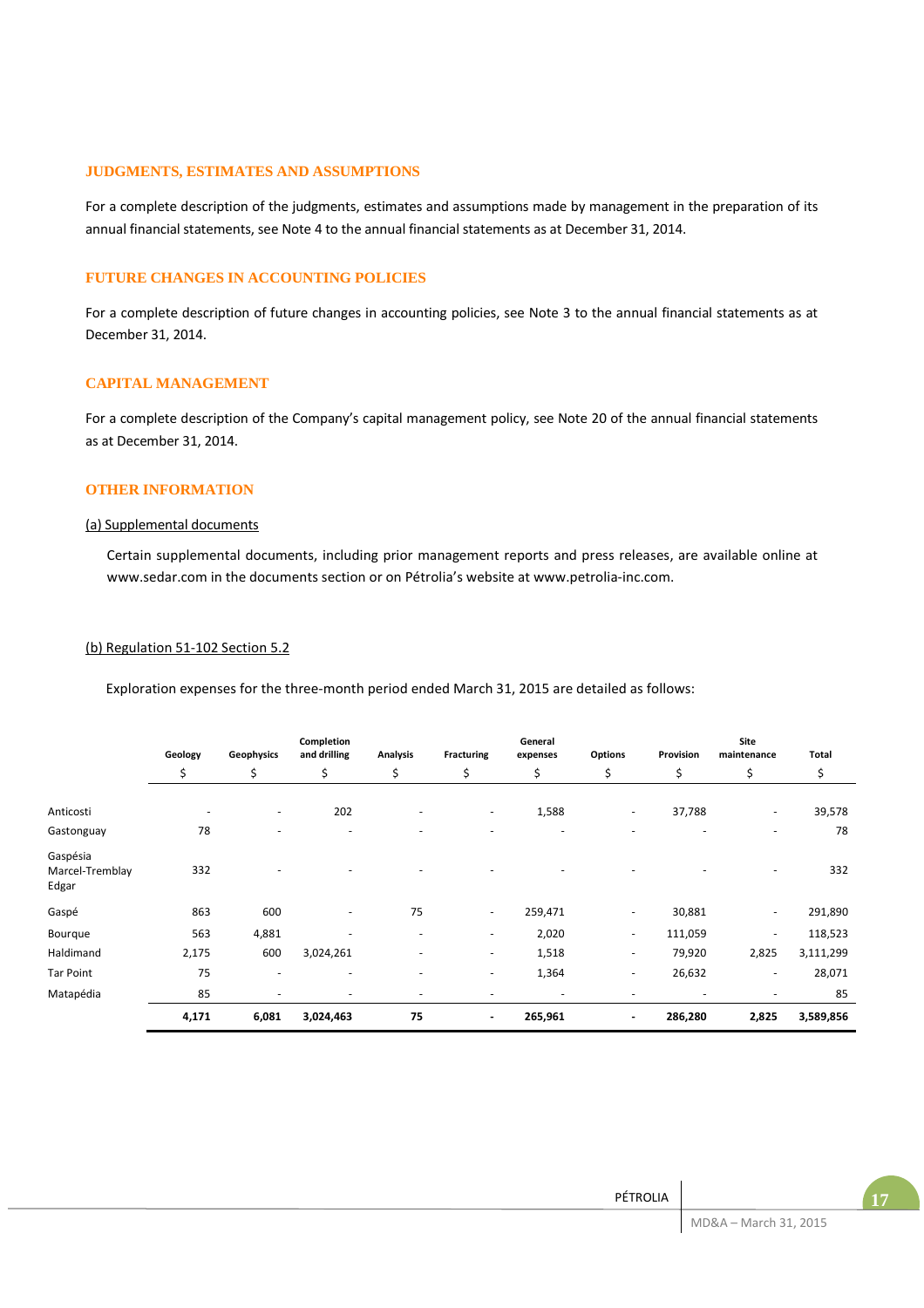|                                      | Geology                  | Geophysics               | Completion<br>and drilling | Analysis                 | <b>Fracturing</b>        | General<br>expenses      | Options                  | Provision                | Site<br>maintenance      | <b>Total</b> |
|--------------------------------------|--------------------------|--------------------------|----------------------------|--------------------------|--------------------------|--------------------------|--------------------------|--------------------------|--------------------------|--------------|
|                                      | \$                       | \$                       | \$                         | \$                       | \$                       | \$                       | \$                       | \$                       | \$                       | \$           |
| Anticosti <sup>(1)</sup>             | 64,345                   | 7,500                    | 9,133                      |                          | $\overline{\phantom{a}}$ | 160,258                  |                          |                          | $\overline{\phantom{a}}$ | 241,236      |
| Gastonguay                           | 65                       | ٠                        | $\overline{\phantom{a}}$   | $\overline{\phantom{a}}$ | ٠                        | 32                       |                          |                          | $\overline{\phantom{a}}$ | 97           |
| Gaspésia<br>Marcel-Tremblay<br>Edgar | 293                      |                          |                            |                          | ٠                        | 120                      |                          |                          | $\overline{\phantom{a}}$ | 413          |
| Gaspé                                | 20,494                   | 5,700                    | 260                        |                          | $\overline{\phantom{a}}$ | 40,484                   |                          |                          | $\overline{\phantom{a}}$ | 66,938       |
| Bourque                              | 326                      | 6,450                    | 1,581                      | $\overline{\phantom{0}}$ | $\overline{\phantom{a}}$ | 6,053                    | $\overline{\phantom{0}}$ | $\overline{\phantom{a}}$ | $\overline{\phantom{a}}$ | 14,410       |
| Haldimand                            | 5,205                    | $\overline{\phantom{a}}$ | 95,544                     | $\overline{a}$           | $\overline{\phantom{a}}$ | 60,348                   | ٠                        | $\overline{\phantom{a}}$ | 21,430                   | 182,527      |
| <b>Tar Point</b>                     | $\overline{\phantom{a}}$ | $\overline{\phantom{0}}$ |                            |                          | ٠                        | 700                      |                          |                          | $\overline{\phantom{a}}$ | 700          |
| Dalhousie                            | ٠                        | $\overline{\phantom{0}}$ |                            | $\overline{a}$           | ٠                        | $\overline{\phantom{0}}$ | ٠                        |                          |                          |              |
| Matapédia                            | 340                      | 1,050                    | 22,712                     | $\overline{\phantom{a}}$ | $\overline{\phantom{a}}$ | 14,289                   | $\overline{\phantom{0}}$ |                          | $\overline{\phantom{a}}$ | 38,391       |
|                                      | 91,068                   | 20,700                   | 129,230                    | $\blacksquare$           | ٠                        | 282,284                  | -                        | $\blacksquare$           | 21,430                   | 544 712      |

### Exploration expenses for the three-month period ended March 31, 2014 are as follows:

(1) These amounts include exploration costs before the transfer of licences to Anticosti Hydrocarbons L.P.

### (c) *Regulation 51-102* Section 5.4

### *Information regarding shares issued, stock options and warrants as at May 27, 2015:*

Common shares: 80,345,195 shares are issued and outstanding.

Stock options outstanding: the stock options granted to directors, members of senior management, employees and service providers are as follows:

- 622,500 options exercisable at a price of \$0.50 per share until December 8, 2015;
- 75,000 options exercisable at a price of \$1.31 per share until February 25, 2016;
- 500,000 options exercisable at a price of \$1.69 per share until May 18, 2016;
- 1,030,000 options exercisable at a price of \$1.52 per share until December 4, 2016;
- 75,000 options exercisable at a price of \$1.51 per share until February 22, 2017;
- 2,095,000 options exercisable at a price of \$1.02 per share until December 10, 2017;
- 150,000 options exercisable at a price of \$1.14 per share until February 28, 2018;
- 250,000 options exercisable at a price of \$0.89 per share until August 21, 2018;
- 400,000 options exercisable at a price of \$0.98 per share until September 14, 2018;
- 625,000 options exercisable at a price of \$0.67 per share until December 5, 2018;
- 405,000 options exercisable at a price of \$0.67 per share until May 28, 2019;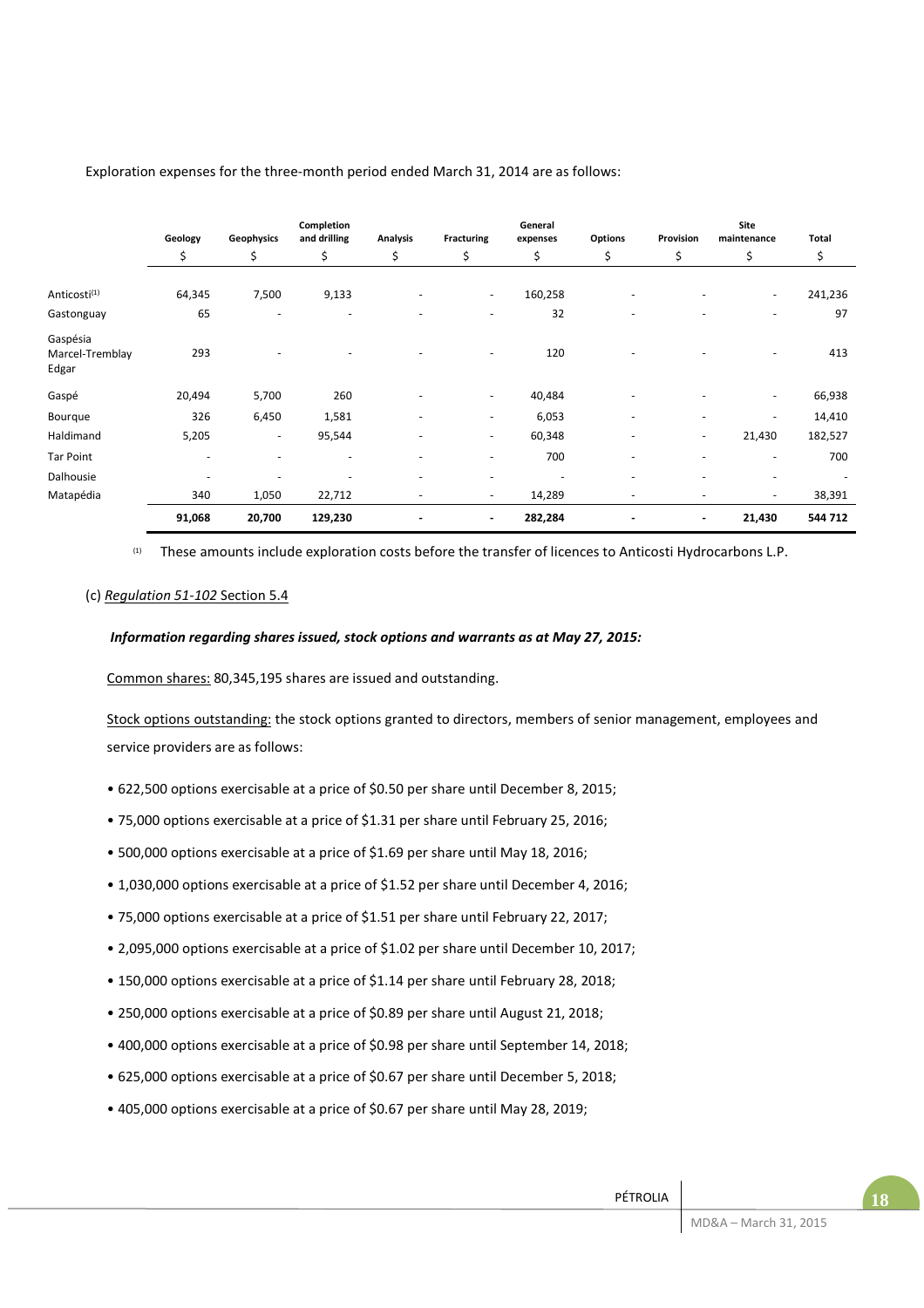- 1,030,000 options exercisable at a price of \$0.67 per share until November 26, 2019;
- 75,000 options exercisable at a price of \$0.57 per share until March 25, 2020.

Warrants outstanding: Each warrant entitles the holder to purchase one common share of the Company at the stipulated exercise price until the expiry date:

- 100,000 warrants exercisable at a price of \$0.70 per share until July 11, 2015;
- 714,286 warrants exercisable at a price of \$1.00 per share until July 11, 2016;

| PÉTROLIA | 19                    |  |
|----------|-----------------------|--|
|          | MD&A - March 31, 2015 |  |